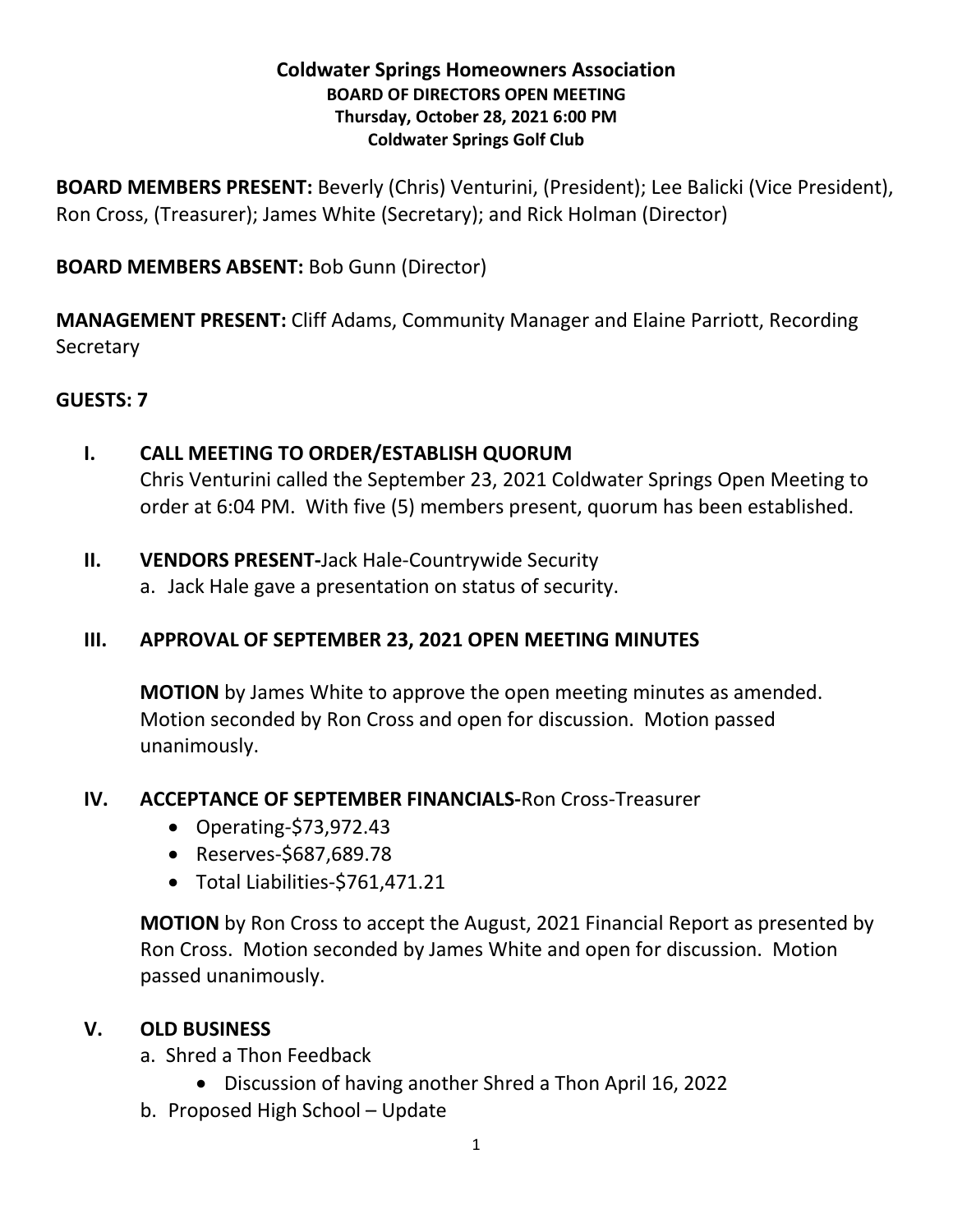- Cliff Adams reported that the City of Avondale is as dissatisfied with the school going in as well as Coldwater Springs HOA is.
- c. Painting of Curb Update
	- Completed

# **VI. NEW BUSINESS**

Landscape Discussion

• James White led the discussion regarding bids for new landscaping companies considered. Back to Nature and Proqual.

**MOTION** by the Landscape Committee to terminate our Landscape Maintenance contract with Caretaker effective December 31, 2021. Our notice to terminate to be given November 1, 2021. We, also, propose we accept the new contract from Back to Nature to be effective January 1, 2022 for \$14,560.00 per month. Motion seconded by Rick Holman and opened for discussion. Motion passed unanimously.

b. Garage Sale-May 14, 2022 c. New Shred a Thon date-April 16, 2022

**MOTION** by Chris Venturini to approve May 14, 2022 for the Garage Sale and April 14, 2022 for the Shred a Thon. Motion seconded by James White and opened for discussion. Motion passed unanimously.

d. Polo Shirts/Logo

**MOTION** by Ron Cross to look into logo t-shirts for Social Events. Motion seconded by Rick Holman and opened for discussion. Motion passed unanimously.

- e. Christmas party scheduled for December 12
	- Cliff Adams will look into moving the Christmas Party to December 18, 2021.

# **VII. COMMITTEE REPORTS**

- a. Landscape-James White
- b. Playground-None
- c. Golf
	- Discussion of putting up signs for the Golf Club

## **VIII. REVIEW/ACTION ITEM LIST**